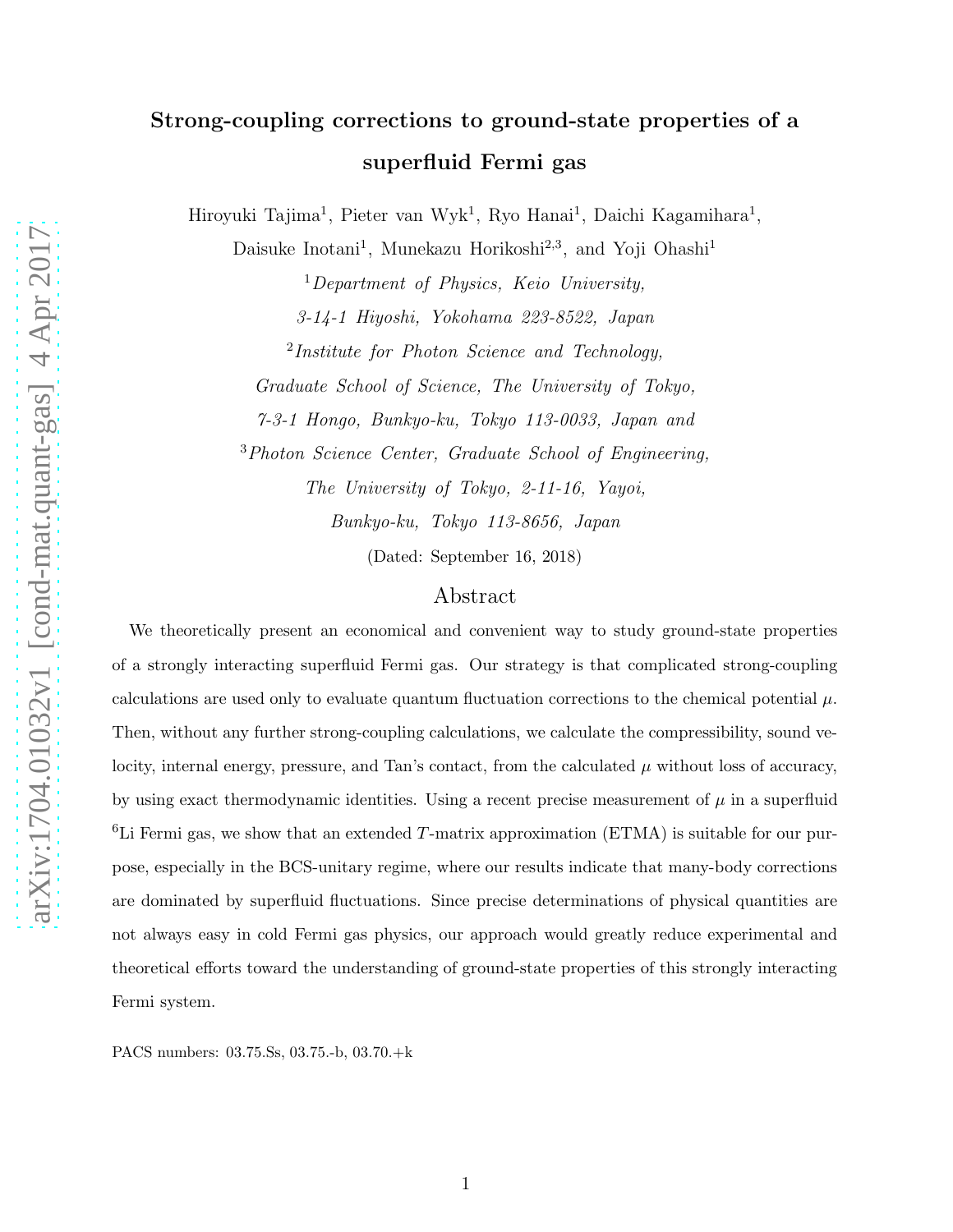While the tunability of various physical parameters, such as an interaction associated with a Feshbach resonance, is an advantage of ultracold Fermi gases [\[1](#page-9-0)[–3](#page-9-1)], the fact that precise measurements are not always easy (compared to the electron condensed matter systems) is a weak point of this system. This becomes more serious in examining ground-state properties of a strongly interacting superfluid Fermi gas [\[4](#page-9-2)[–6](#page-9-3)], because some fundamental observables, such as the spin susceptibility [\[7\]](#page-9-4) and specific heat [\[8\]](#page-9-5), vanish at  $T = 0$ .

Overcoming this difficulty may also contribute to the development of other research fields, e.g., neutron-star physics. Since the recent discoveries of massive neutron stars [\[9](#page-9-6), [10](#page-9-7)], the internal structure of a neutron star has attracted much attention with renewed interest [\[11](#page-9-8)– [13\]](#page-9-9). Since the low density region of a neutron-star interior is expected to be similar to a strongly interacting superfluid Fermi gas at  $T \sim 0$  [\[14,](#page-9-10) [15\]](#page-9-11), latter atomic system may be used as a quantum simulator for the former nuclear case.

In this letter, as a possible way to resolve the above-mentioned problem existing in cold Fermi gas physics, we theoretically present a set of ground-state quantities with high accuracy and reliability, in the BCS-unitary regime of a superfluid Fermi gas. Our strategy is that we first use the recent measurement of the chemical potential  $\mu$  in this regime of a superfluid  ${}^{6}$ Li Fermi gas [\[16\]](#page-9-12), to find a strong-coupling theory which can reproduce the experimental data. Then, combining this theory with exact thermodynamic identities, we evaluate several fundamental quantities, such as compressibility  $\kappa_T$ , sound velocity  $v_s$ , internal energy E, pressure P, and Tan's contact  $C$  [\[17\]](#page-9-13), from the calculated  $\mu$ . An advantage of this approach is that, all the calculated quantities have the same accuracy, because calculations from  $\mu$  only rely on *exact* thermodynamic formulae. Thus, when one of the calculated quantities ( $\equiv X$ ) well explains highly precise experimental data, one may understand the other quantities also have the same reliability as X. (In this paper,  $\mu$  is used as X.) Another advantage is that, by grouping physical quantities in this manner, strong-coupling effects on them can be summarized as quantum fluctuation corrections to  $X$ .

We consider a two-component homogeneous superfluid Fermi gas, described by the BCS Hamiltonian in the two-component Nambu representation [\[18](#page-9-14)],

<span id="page-1-0"></span>
$$
H = \sum_{p} \Psi_{p}^{\dagger} \left[ \xi_{p} \tau_{3} - \Delta \tau_{1} \right] \Psi_{p} - U \sum_{q} \rho_{+}(q) \rho_{-}(-q). \tag{1}
$$

In this letter, we take  $k_B = \hbar = 1$ , and the system volume V is taken to be unity. In Eq. [\(1\)](#page-1-0),  $\Psi_p = (c_{p,\uparrow}, c_{-p,\downarrow}^{\dagger})^T$  is the two-component Nambu field, and  $\tau_{i=1,2,3}$  are the corresponding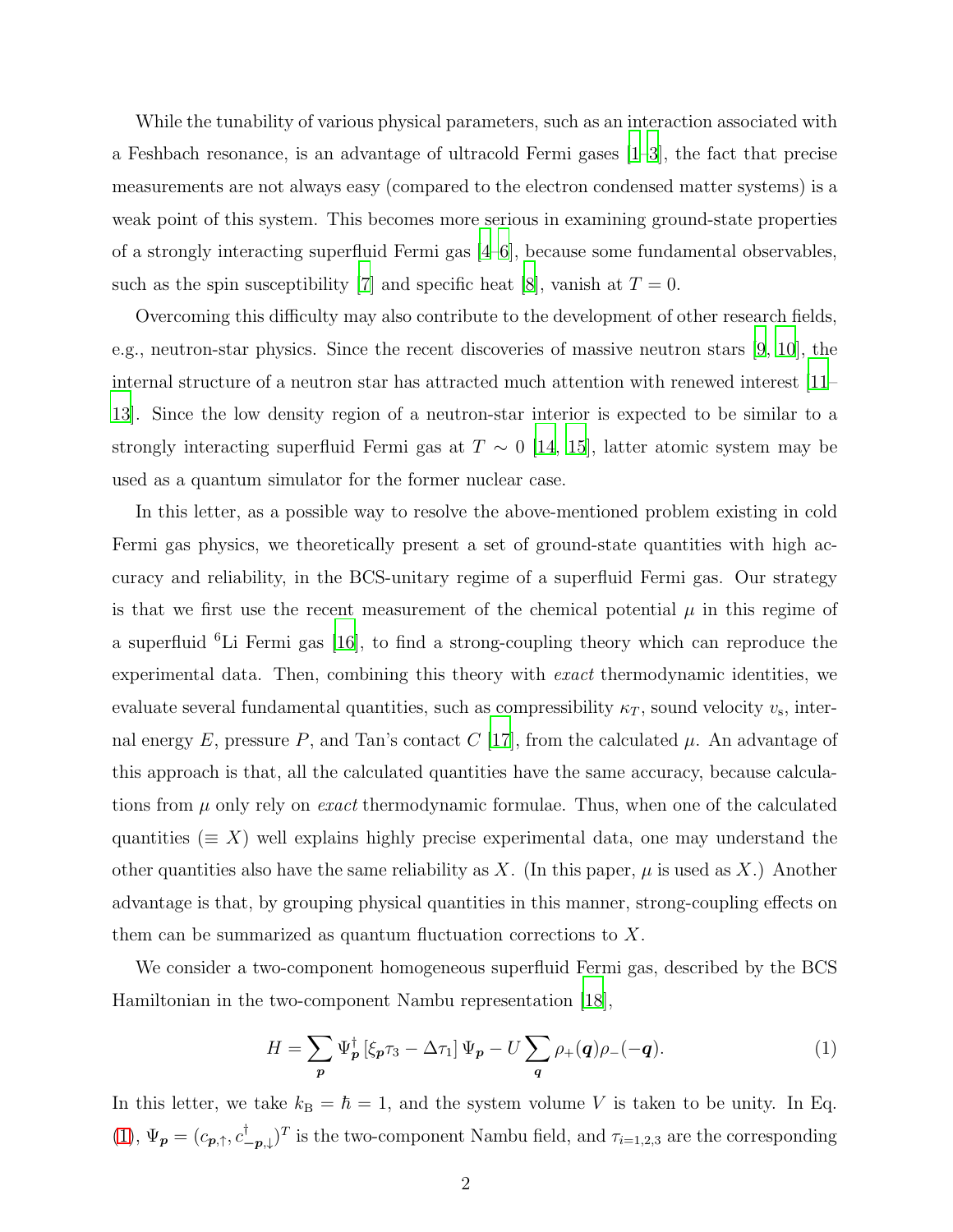

<span id="page-2-0"></span>FIG. 1: (color online) Calculated chemical potential  $\mu$  in ETMA, in the BCS-BEC crossover regime of a superfluid Fermi gas.  $\varepsilon_F$  and  $k_F$  are the Fermi energy and Fermi momentum, respectively. The gray curve shows the recent experiment on a  ${}^{6}$ Li superfluid Fermi gas in the BCS-unitary regime at  $T/T_F \simeq 0.06$  [\[16](#page-9-12)]. Following this experiment, we also set  $T/T_F = 0.06$ . TMA: non-selfconsistent Tmatrix approximation. MF: BCS-Leggett theory. The inset shows the superfluid order parameter ∆.

Pauli matrices.  $c_{p,\sigma}$  is the annihilation operator of a Fermi atom with pseudospin  $\sigma = \uparrow, \downarrow$ , describing two atomic hyperfine states.  $\xi_p = p^2/(2m) - \mu$  is the kinetic energy of a Fermi atom with a mass m, measured from the chemical potential  $\mu$ .  $\Delta$  is the superfluid order parameter, which is taken to be real and parallel to the  $\tau_1$ -component, without loss of generality.  $\rho_{\pm} = [\rho_1(\mathbf{q}) \pm i \rho_2(\mathbf{q})]/2$  is the generalized density operator, where  $\rho_1(\mathbf{q}) =$  $\sum_{\bm p} \Psi_{\bm p}^\dagger$  $_{\bm{p}+\bm{q}/2}^{\dagger}\tau_{1}\Psi_{\bm{p}-\bm{q}/2} \hbox{ and } \rho_{2}(\bm{q})=\sum_{\bm{p}}\Psi_{\bm{p}}^{\dagger}$  $\mathbb{E}_{p+q/2}^{\dagger}$   $\mathbb{F}_{p-q/2}^{\dagger}$  physically mean amplitude and phase fluctuations of  $\Delta$ , respectively [\[19](#page-9-15), [20](#page-9-16)]. We measure the interaction strength in terms of the s-wave scattering length  $a_s$ , which is related to a bare attractive interaction  $-U$  as  $m/(4\pi a_s) = -U^{-1} + \sum_{\bf p} m/{\bf p}^2.$ 

The first step is to find a strong-coupling theory which can reproduce the recently observed chemical potential  $\mu$  in a <sup>6</sup>Li superfluid Fermi gas far below the superfluid phase transition temperature  $T_c$  ( $T/T_F \simeq 0.06$ , where  $T_F$  is the Fermi temperature) [\[16](#page-9-12)]. In this regard, Fig. [1](#page-2-0) shows that an extended  $T$ -matrix approximation (ETMA) [\[21](#page-9-17)[–23\]](#page-9-18) well explains this result, without any fitting parameters. ETMA gives the value of the Bertsch parameter [\[24](#page-10-0)] as  $\xi_B = 0.381$ , which is also close to  $\xi_B = 0.376(4)$  obtained by another experiment [\[8\]](#page-9-5). We briefly note that, because of  $T_c/T_F \sim 0.2 \gg 0.06$  in the unitary regime,  $\mu$  shown in Fig. [1](#page-2-0) is actually almost the same as the ground-state result in this region [\[25\]](#page-10-1).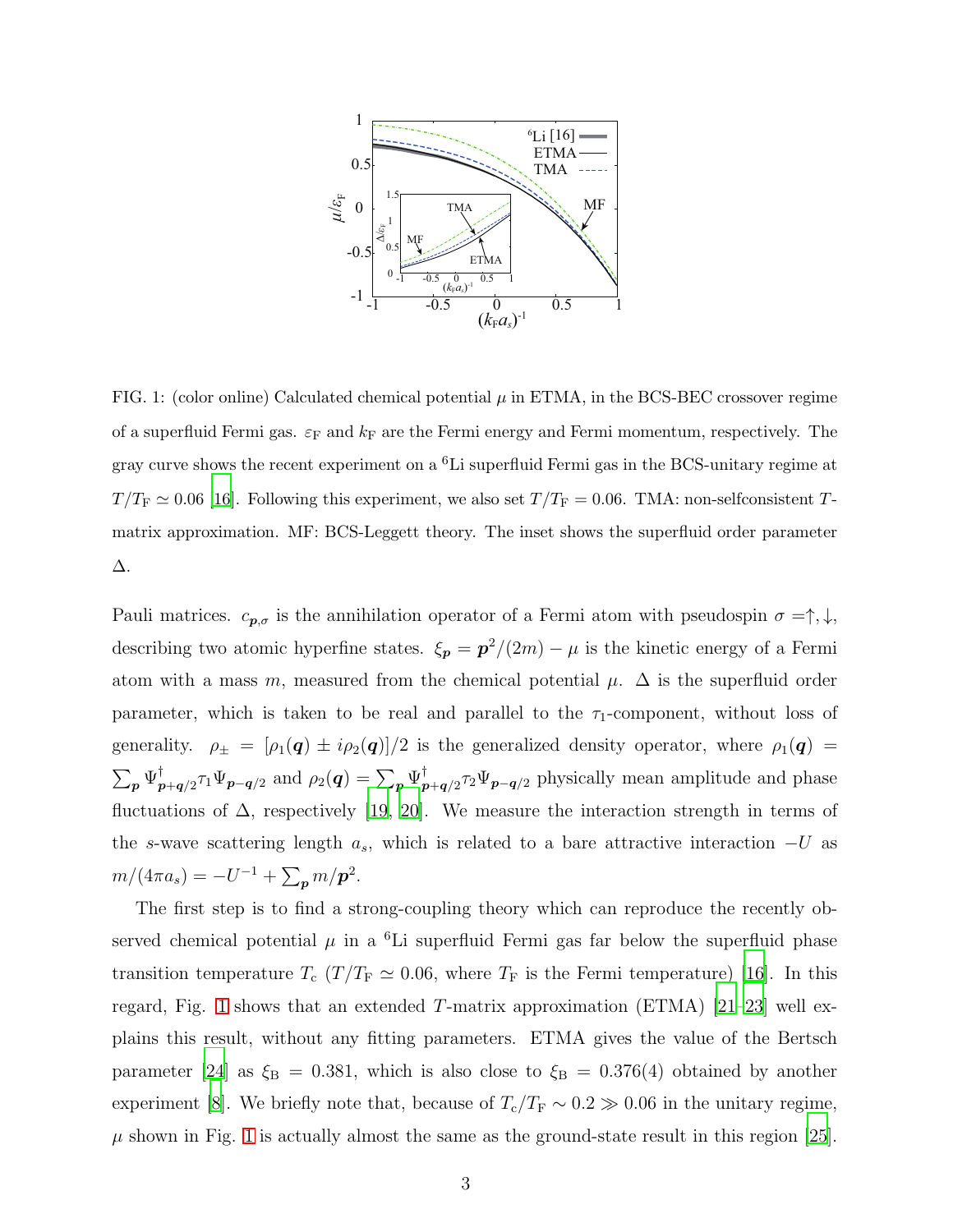(a) ETMA: 
$$
\hat{\Sigma} = \frac{\sum_{\alpha, \alpha'}^{T_{\alpha, \alpha'}}}{\sum_{\alpha}^{T_{\alpha}} \hat{G}} \frac{1}{\hat{G}^{\alpha}} \text{ (b) TMA: } \hat{\Sigma} = \frac{\sum_{\alpha, \beta'}^{T_{\alpha} \mathcal{M}} \sum_{\beta'}^{T_{\beta}}}{\hat{G}^{\alpha}}
$$

<span id="page-3-0"></span>FIG. 2: (color online) Feynman diagrams describing the self-energy  $\Sigma$ . (a) ETMA. (b) TMA. The double and single solid lines represent the dressed Green's function  $\hat{G}$  and the bare one  $\hat{G}^0$ , respectively. The wavy line shows the particle-particle scattering matrix  $\Gamma_{\alpha,\alpha'}$ . The solid circles are Pauli matrices.

ETMA is characterized by a 2 × 2-matrix self-energy  $\hat{\Sigma}(p)$  in the 2 × 2-matrix singleparticle thermal Green's function  $\hat{G}(p) = [\hat{G}^0(p)^{-1} - \hat{\Sigma}(p)]^{-1}$ . Diagrammatically, the ETMA  $\hat{\Sigma}(p)$  is given as Fig. [2\(](#page-3-0)a) (where  $\hat{G}^0(p) = [i\omega_n - \xi_p \tau_3 + \Delta \tau_1]^{-1}$  is the BCS Green's function in the Nambu representation) [\[26\]](#page-10-2). In Fig.  $2(a)$ , the particle-particle scattering matrix,

<span id="page-3-3"></span>
$$
\left(\begin{array}{c}\Gamma_{-+} & \Gamma_{--} \\
\Gamma_{++} & \Gamma_{+-}\end{array}\right) = -U\left[1 + U\left(\begin{array}{c}\Pi_{-+} & \Pi_{--} \\
\Pi_{++} & \Pi_{+-}\end{array}\right)\right]^{-1},\tag{2}
$$

describes superfluid fluctuations, where

<span id="page-3-2"></span>
$$
\Pi_{\alpha,\alpha'}(q) = T \sum_{p} \text{Tr} \left[ \tau_{\alpha} \hat{G}^{0}(p+q) \tau_{\alpha'} \hat{G}^{0}(p) \right]
$$
\n(3)

is a pair-correlation function. The expression for the ETMA self-energy is given by

<span id="page-3-1"></span>
$$
\hat{\Sigma}(p) = -T \sum_{q} \sum_{\alpha,\alpha'= \pm} \Gamma_{\alpha,\alpha'}(q) \tau_{\alpha} \hat{G}(p+q) \tau_{\alpha'}.
$$
\n(4)

The ETMA chemical potential  $\mu$  in Fig. [1](#page-2-0) and the superfluid order parameter  $\Delta$  shown in the inset in Fig. [1](#page-2-0) are self-consistently determined by numerically solving the number equation,  $n = T \sum_p \text{Tr}[\tau_3 \hat{G}(p)]$ , together with the gap equation,

<span id="page-3-4"></span>
$$
1 = -\frac{4\pi a_s}{m} \sum_{\boldsymbol{p}} \left[ \frac{1}{2E_{\boldsymbol{p}}} \tanh \frac{E_{\boldsymbol{p}}}{2T} - \frac{m}{\boldsymbol{p}^2} \right],\tag{5}
$$

where  $E_p = \sqrt{\xi_p^2 + \Delta^2}$  is the Bogoliubov dispersion [\[23\]](#page-9-18).

Although it is believed that the BCS-Leggett theory [\[4](#page-9-2)] can qualitatively describe BCS-BEC crossover physics at  $T = 0$ , Fig. [1](#page-2-0) shows that it quantitatively overestimates the magnitude of  $\mu$ . Since thermal fluctuations are suppressed far below  $T_c$ , the difference between the ETMA result and this mean-field result seen in Fig. [1](#page-2-0) comes from quantum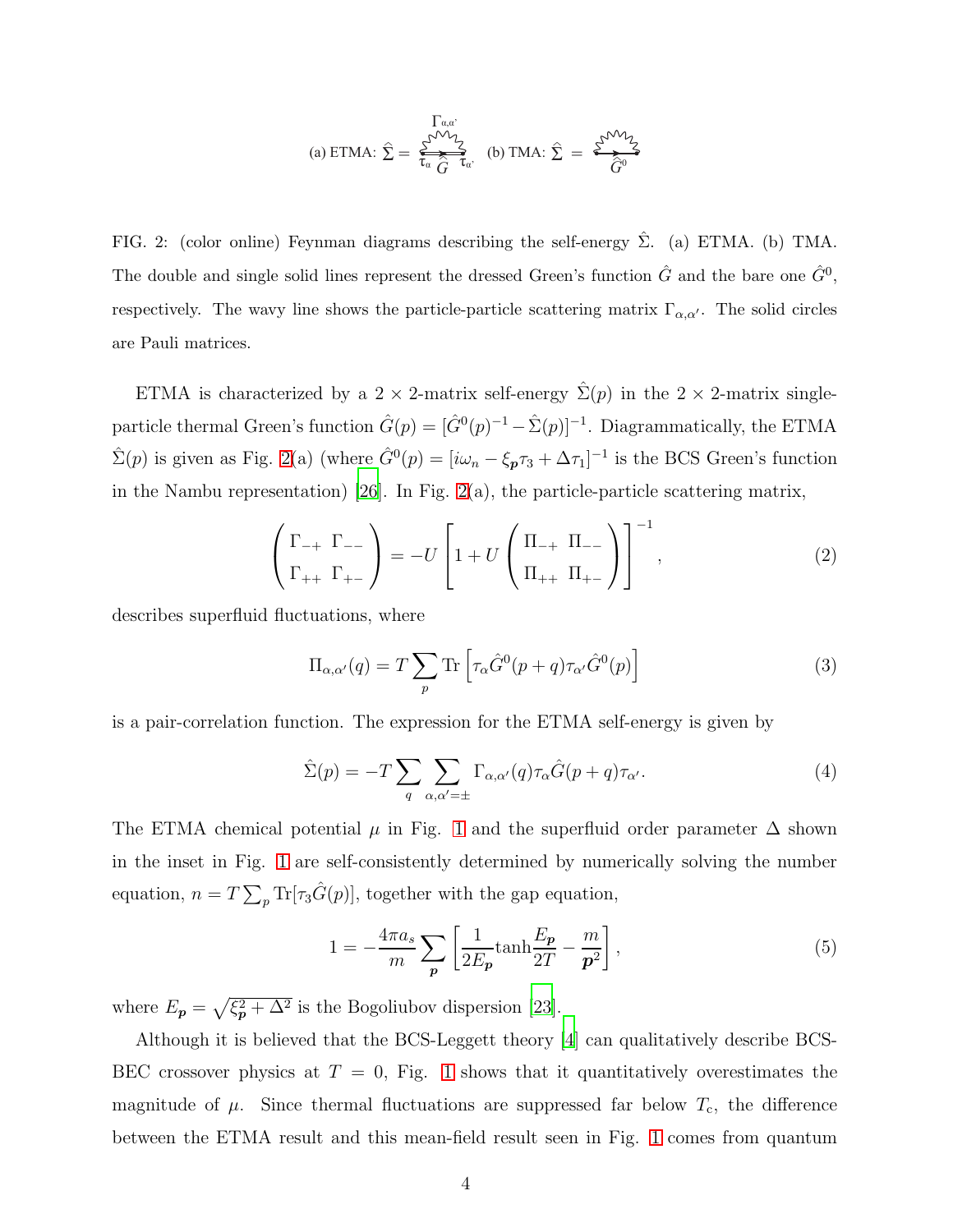fluctuations existing even at  $T = 0$ . Figure [1](#page-2-0) also shows that the inclusion of many-body corrections to  $\mu$  is insufficient in the non-selfconsistent T-matrix approximation (TMA) [\[27](#page-10-3)– [29\]](#page-10-4). Here, the TMA self-energy is given by replacing the dressed Green's function  $\hat{G}$  in Eq. [\(4\)](#page-3-1) with the bare one  $\hat{G}^0$  (see also Fig. [2\(](#page-3-0)b)). The (strong-coupling) Luttinger-Ward approach (LW) [\[30](#page-10-5)], which is given by replacing all the bare Green's functions  $\hat{G}^0$  in the pair-correlation function in Eq. [\(3\)](#page-3-2) by the dressed ones  $\hat{G}$ , gives  $\mu(T=0)/\varepsilon_{\rm F}=0.36$  in the unitary limit (where  $\varepsilon_F$  is the Fermi energy), which is somehow smaller than the experimental value ( $\mu/\varepsilon_F = 0.38$ ) [\[8](#page-9-5), [16](#page-9-12)], indicating slight overestimation of quantum fluctuations.

To see the background physics of strong-coupling corrections to  $\mu$ , it is convenient to approximately treat the particle-particle scattering matrix  $\Gamma_{\alpha\alpha'}$  in Eq. [\(2\)](#page-3-3) as a constant  $\Gamma_{\text{eff}}$  (< 0), and extract the  $\tau_3$ -component from the self-energy ( $\equiv \hat{\Sigma}_3$ ), which has the form  $\hat{\Sigma}_3 = \Gamma_{\text{eff}}(n/2)\tau_3$  in ETMA. When we only include this effect, the resulting  $\mu$  shifts from the BCS-Leggett result  $(\mu_{MF})$  as  $\mu = \mu_{MF} - |\Gamma_{eff}| n/2 < \mu_{MF}$ , which qualitatively explains the reason for the smaller  $\mu$  in ETMA compared to the BCS-Leggett result. A similar correction is also obtained in TMA, where the number density n in the correction term  $\delta \mu =$  $-|\Gamma_{\text{eff}}|n/2$  is replaced by the mean-field number density  $n_0 = T \sum_p \text{Tr}[\tau_3 \hat{G}^0(p)]$ , reflecting the difference between ETMA and TMA self-energies shown in Fig. [2.](#page-3-0) Since  $n_0$  decreases from n with increasing the interaction strength in the BCS-unitary regime [\[5\]](#page-9-19), the TMA correction becomes smaller than the ETMA case, as shown in Fig. [1.](#page-2-0) We note that, although the correction  $\delta \mu = -|\Gamma_{\text{eff}}|n/2$  looks similar to the ordinary Hartree shift  $E_{\text{Hartree}} = -Un/2$ ,  $E_{\text{Hartree}}$  actually vanishes in ETMA, as well as in TMA, because of the vanishing bare interaction  $(U \to +0)$  in these renormalized theories with an infinitely large energy cutoff. Instead,  $\delta \mu(T=0)$  comes from superfluid fluctuations [\[31](#page-10-6)[–33](#page-10-7)] existing even at  $T=0$ .

We now employ ETMA to examine other ground-state quantities in the BCS-BEC crossover region. As far as we use ETMA only for the purpose of the evaluation of  $\mu$ appearing in an exact thermodynamic expression for a physical quantity  $X$ , the calculated X should still have the same accuracy as the ETMA  $\mu$  in Fig. [1.](#page-2-0)

The first non-vanishing example is the isothermal compressibility  $\kappa_T$ . This can be obtained from  $\mu$  via the thermodynamic identity,

<span id="page-4-0"></span>
$$
\kappa_T = \frac{1}{n^2} \left( \frac{\partial n}{\partial \mu} \right)_T.
$$
\n(6)

Figure [3](#page-5-0) shows  $\kappa_T (T/T_F = 0.06)$  obtained by numerically evaluating the derivative in Eq.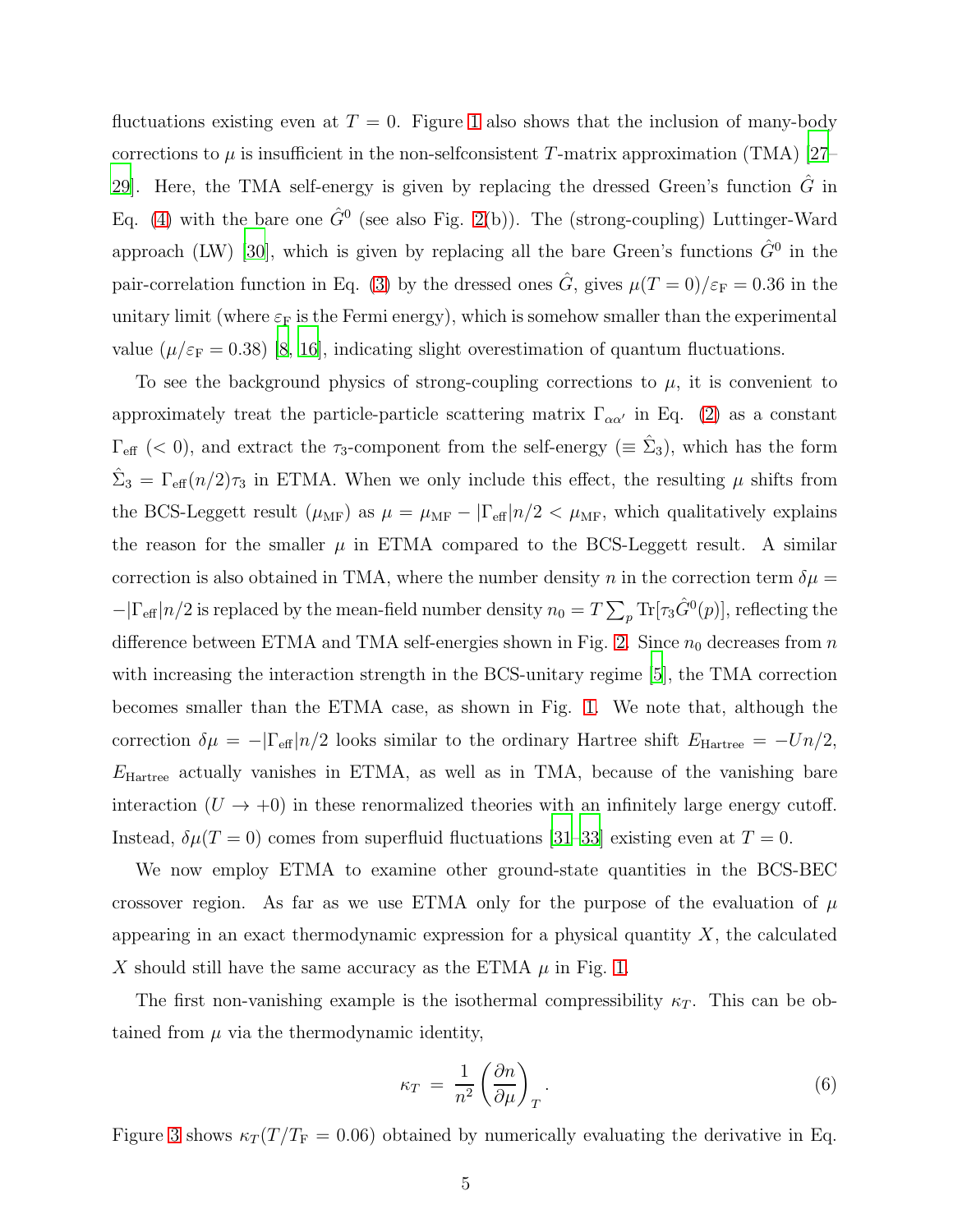

<span id="page-5-0"></span>FIG. 3: (color online) Calculated isothermal compressibility  $\kappa_T$  in the BCS-BEC crossover region at  $T/T_F = 0.06$ .  $\kappa_0 = 3/(2n\varepsilon_F)$  is the compressibility in a free Fermi gas at  $T = 0$ . In this figure, we use the same line styles as those in Fig. [1.](#page-2-0)

[\(6\)](#page-4-0) by considering two cases with slightly different densities in ETMA. In the BCS-unitary regime, we see that the calculated  $\kappa_T$  agrees well with the experiment on a <sup>6</sup>Li Fermi gas [\[16\]](#page-9-12), as well as other two experiments on <sup>6</sup>Li Fermi gases [\[7,](#page-9-4) [8\]](#page-9-5). On the other hand, the ETMA result deviates from the observed  $\kappa_T$  in the BEC regime when  $(k_F a_s)^{-1} \simeq 0.8$  [\[8\]](#page-9-5), which we will comment on later.

The larger  $\kappa_T$  in ETMA than the mean-field result in Fig. [3](#page-5-0) indicates the importance of the Stoner enhancement. When we use Eq. [\(6\)](#page-4-0) to calculate  $\kappa_T$  using the ETMA Green's function  $G$ , the Ward identity [\[34\]](#page-10-8) is automatically satisfied, which guarantees consistency between the self-energy and the three-point vertex for  $\kappa_T$ . In ETMA, this three-point vertex consists of RPA (random-phase approximation) type infinite series of bubble diagrams. The resulting ETMA compressibility symbolically has the form  $\kappa_T \sim \kappa_T^{\text{MF}}$  $_{T}^{\text{MF}}/[1-W\kappa_{T}^{\text{MF}}]$  (where  $W$ is a positive constant). The Stoner factor,  $1 - W \kappa_T^{\text{MF}}$  (< 1), enhances  $\kappa_T$  compared to the mean-field value  $\kappa_T^{\text{MF}}$  $T<sup>MF</sup>$ , as seen in Fig. [3.](#page-5-0) In TMA, on the other hand, the consistent threepoint vertex to the TMA self-energy is given by truncating the RPA series up to  $O(W)$ , leading to  $\kappa_T \sim \kappa_T^{\text{MF}}$  $T_T^{\text{MF}}[1 + W \kappa_T^{\text{MF}}]$ . Thus, although the Stoner enhancement is partially included in TMA, the TMA compressibility is smaller than the ETMA case, as shown in Fig. [3.](#page-5-0)

Noting that the adiabatic compressibility  $\kappa_S$  coincides with  $\kappa_T$  at  $T = 0$  because of the vanishing entropy  $S(T = 0)$ , we can evaluate the sound velocity  $v_s(T = 0)$  with the same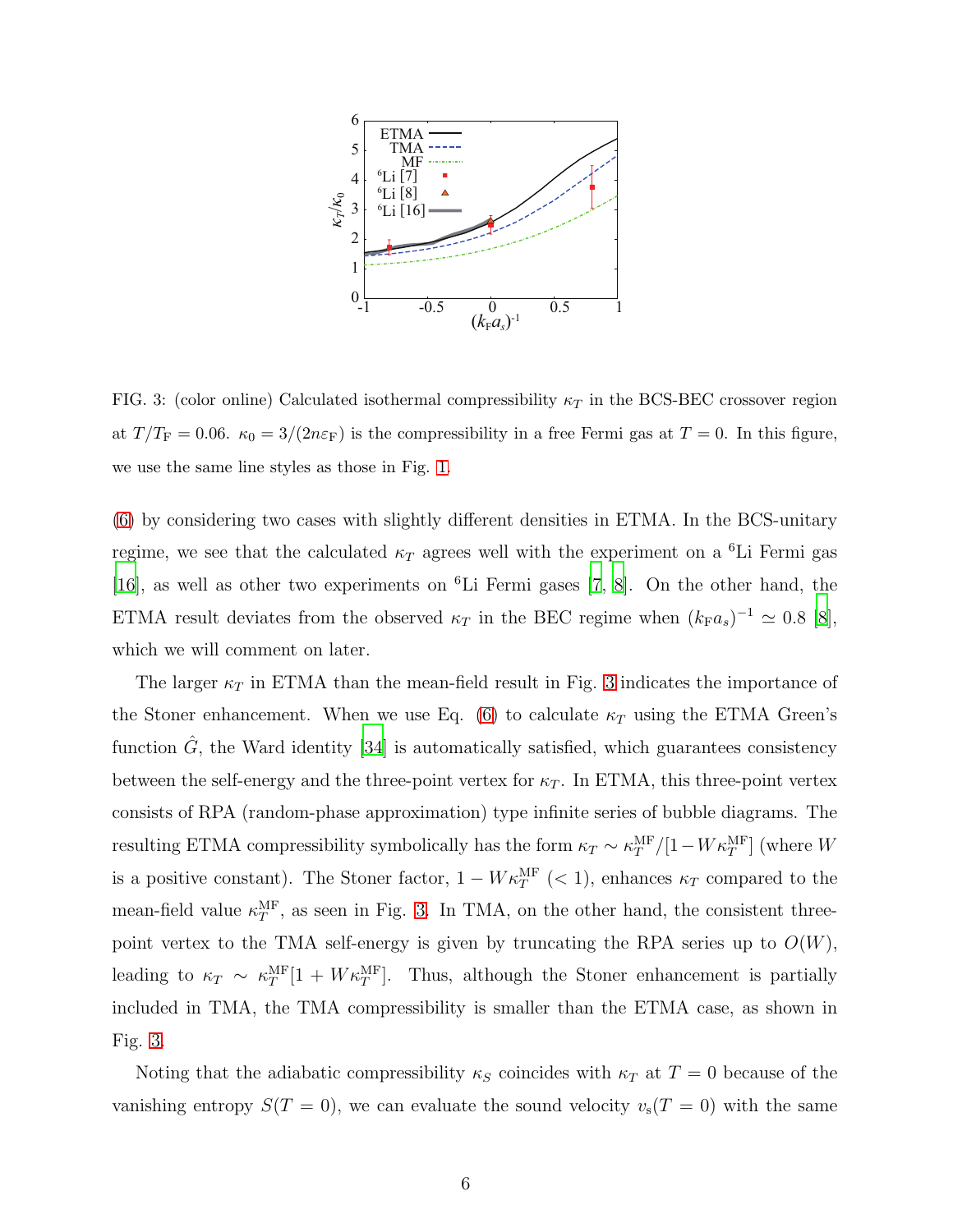

<span id="page-6-1"></span>FIG. 4: (color online) Calculated sound velocity  $v<sub>s</sub>$  at  $T = 0$ , normalized by the Fermi velocity  $v_{\rm F}$ . BCS: the weak-coupling BCS result,  $v_{\rm s} = v_{\rm F}/\sqrt{3}$  [\[6](#page-9-3), [19](#page-9-15)]. MF-GRPA: combined BCS-Leggett theory with GRPA. LW: Luttinger-Ward approach [\[30\]](#page-10-5). In calculating  $v_s$  from Eq. [\(7\)](#page-6-0), we have approximately used  $\kappa_T$  in Fig. [3](#page-5-0) for the compressibility at  $T = 0$ .

accuracy as  $\mu$  and  $\kappa_T$  from

<span id="page-6-0"></span>
$$
v_{\rm s}(T=0) = \frac{1}{\sqrt{nm\kappa_S}} = \frac{1}{\sqrt{nm\kappa_T}}.\tag{7}
$$

Since the calculated  $v_{\rm s}$  is supported by the experiment on  $\mu$  in the BCS-unitary regime [\[16\]](#page-9-12), it would give a constraint to experiments in this region. Figure [4](#page-6-1) shows that, among the three experiments [\[35](#page-10-9)[–37\]](#page-10-10), the observed  $v<sub>s</sub>$  by the Bragg spectroscopy [\[37](#page-10-10)] is in good agreement with our result. Figure [4](#page-6-1) also shows that, compared to the result by the combined mean-field theory with the generalized random-phase approximation (MF-GRPA) [\[20](#page-9-16)],  $v_s$  in ETMA is away from the weak-coupling BCS result even at  $(k_F a_s)^{-1} = -1$ , indicating the importance of strong-coupling corrections even there. Indeed, ETMA sound velocity agrees with  $v<sub>s</sub>$ obtained by LW [\[30](#page-10-5)] in the BCS regime (see Fig. [4\)](#page-6-1). The difference between ETMA and LW seen in the BEC side might come from the different treatments of collective modes between the two theories [\[38](#page-10-11)].

However, our approach has room for improvement in the BEC regime. In this regime, the sound mode is described by the Bogoliubov phonon in a molecular BEC with a repulsive interaction  $U_M = 4\pi a_M/(2m)$ . Since ETMA overestimates the molecular scattering length as  $a_M = 2a_s$  in this regime (Note that the correct value equals  $a_M = 0.6a_s$  [\[39\]](#page-10-12).), ETMA would also overestimate  $v_s$  ( $\propto \sqrt{U_M}$ ) there. Other quantities in ETMA would also be affected by this overestimation in the BEC region. The discrepancy between the ETMA compressibility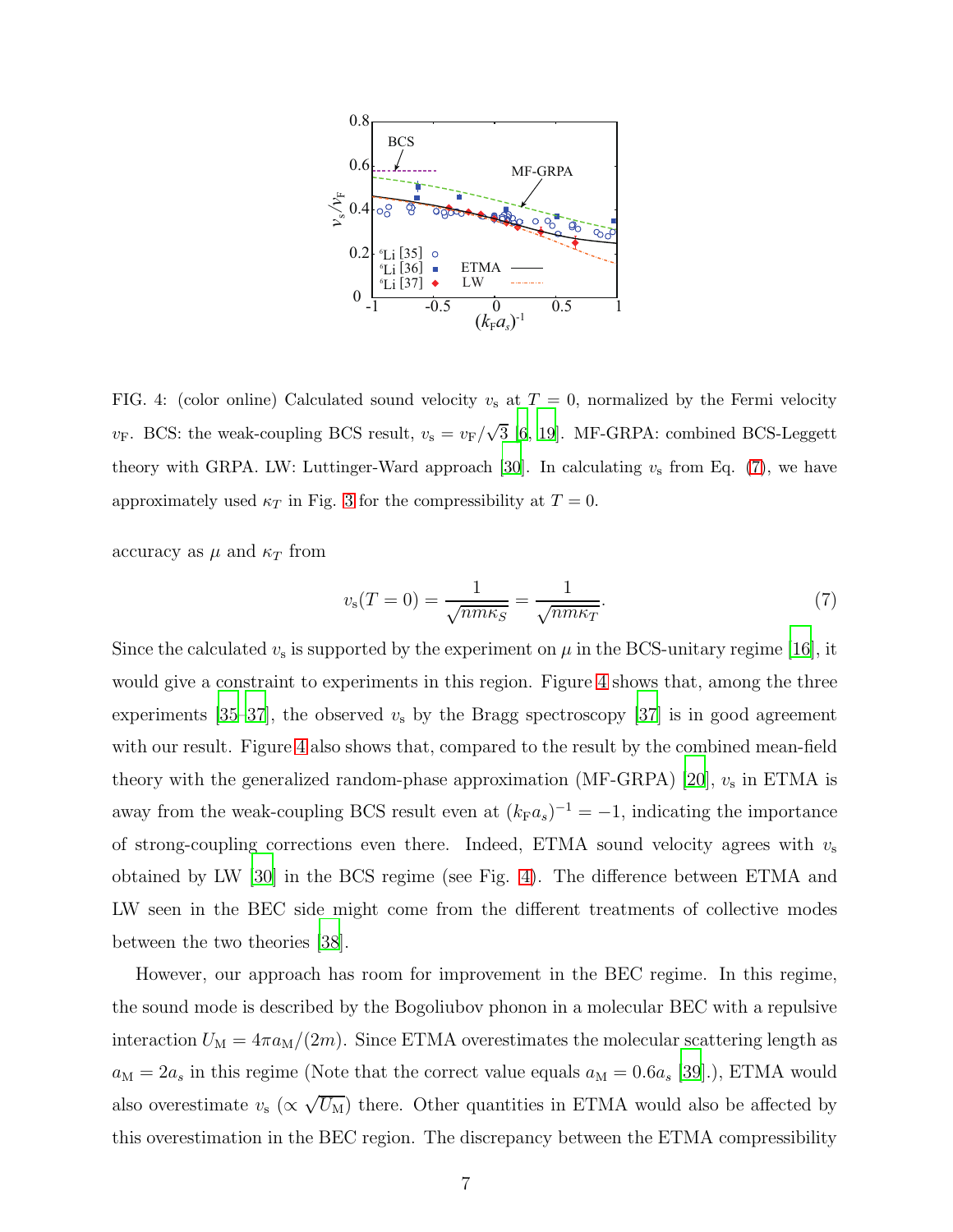

<span id="page-7-0"></span>FIG. 5: (color online) Calculated ground-state energy  $E$  of a superfluid Fermi gas in the BCSunitary region.  $E_{FG} = (3/5)n\varepsilon_F$  is the ground-state energy of a free Fermi gas. The solid and dashed lines show results of ETMA and Gaussian pair fluctuation theory (GPF), respectively. The insets (a) and (b) show, respectively, the ground-state pressure  $P$  and Tan's contact  $C$ . In the inset (a), squares represent an experiment on a <sup>6</sup>Li Fermi gas [\[42\]](#page-11-0).  $P_0(\mu) = (2(2m)^{3/2}/(15\pi^2))\mu^{5/2}$  is the pressure of a free Fermi gas at  $T = 0$ . In the inset (b), filled circles and squares are experimental data on a <sup>40</sup>K Fermi gas [\[44](#page-11-1)], and filled triangles are experimental data on a <sup>6</sup>Li Fermi gas [\[42](#page-11-0)].

and the experiment [\[8](#page-9-5)] in this regime shown in Fig. [3](#page-5-0) also implies the necessity of a strongcoupling theory beyond the current ETMA [\[40](#page-10-13)]. To see to what extent our combined ETMA approach with exact thermodynamic identities works in the BEC regime, highly accurate experimental data for  $\mu$  in this regime would be helpful. However, one should note that our approach using exact thermodynamic identities is not restricted to the validity of ETMA. That is, once one can replace ETMA by a more sophisticated theory which quantitatively well describes  $\mu$  in the BEC regime, our approach using exact thermodynamic identities can again evaluate other physical quantities in the BEC regime with high accuracy as  $\mu$ , as in the case of the BCS side.

As shown in Fig. [5,](#page-7-0) the ground-state energy E can also be obtained from  $\mu$ , via the differential equation [\[41](#page-10-14)],

$$
\frac{\mu}{\varepsilon_{\rm F}} = \frac{E}{E_{\rm FG}} - \frac{(k_{\rm F}a_s)^{-1}}{5} \frac{d(E/E_{\rm FG})}{d(k_{\rm F}a_s)^{-1}},\tag{8}
$$

where  $E_{FG} = (3/5)n\varepsilon_F$  is the ground-state energy of a free Fermi gas. One can then obtain the pressure  $P(T = 0) = -E + \mu n$  shown in the inset (a) in Fig. [5.](#page-7-0) ETMA also agrees with the ENS experiment [\[42\]](#page-11-0). We briefly note that the Gaussian pair fluctuation theory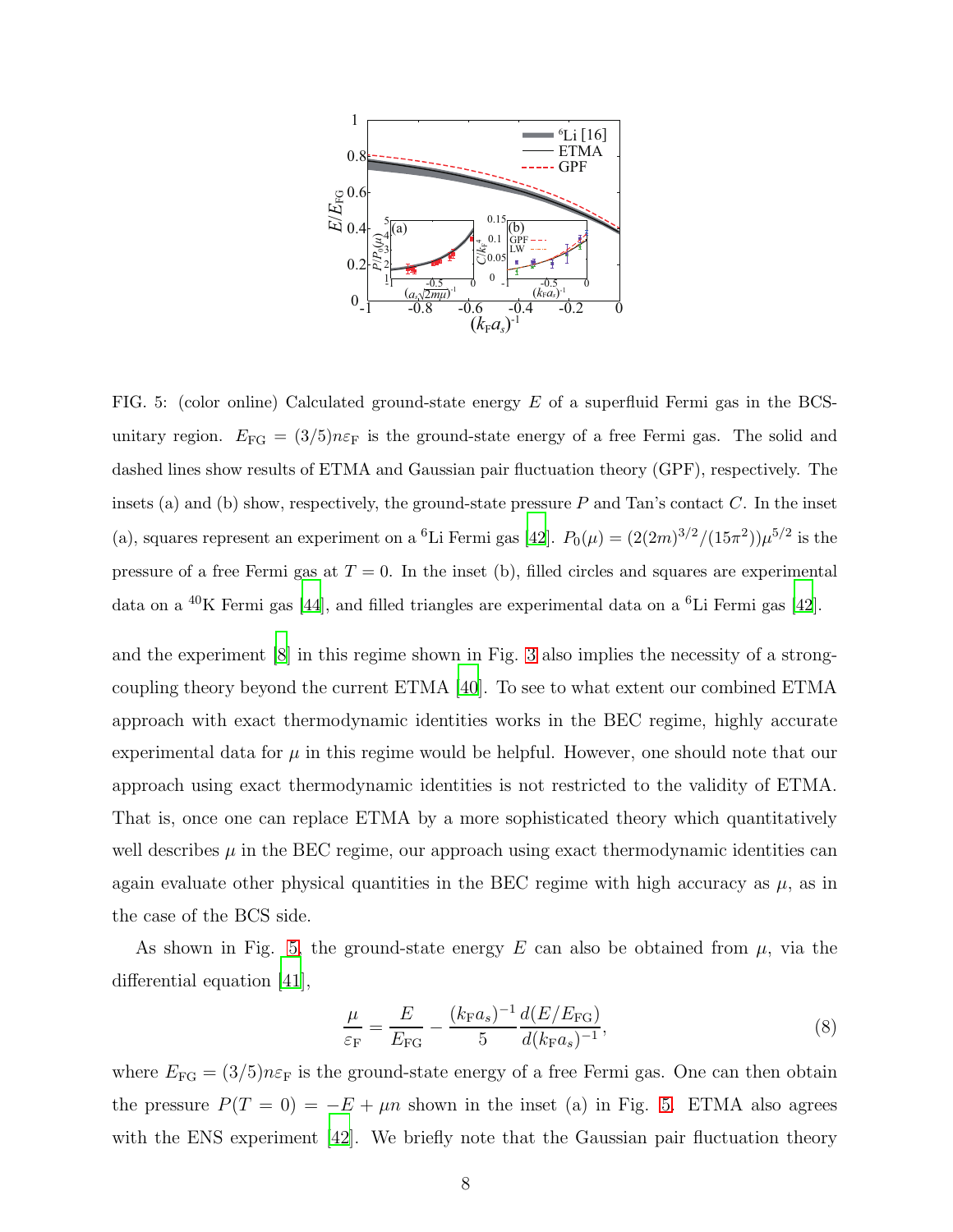(GPF) [\[43\]](#page-11-2) slightly overestimates the internal energy E (see Fig. [5\)](#page-7-0), which is because GPF underestimates many-body corrections to  $\mu$  compared to ETMA.

The accuracy of the calculated internal energy in Fig. [5](#page-7-0) is supported by the experiment on  $\mu$  [\[16\]](#page-9-12). In addition to this, the correctness of this result can also be checked by further calculating the Tan's contact from  $C = -4\pi m(\partial E/\partial a_s^{-1})$ . As shown in the inset (b) in Fig. [5,](#page-7-0) the calculated  $C$  agrees well with the recent experiments [\[42](#page-11-0), [44](#page-11-1)], LW [\[45\]](#page-11-3), as well as GPF [\[46](#page-11-4)]. Furthermore, at the unitarity, ETMA result  $(C/k_F^4 = 0.098)$  also agrees with the experiment on a <sup>6</sup>Li Fermi gas  $(C/k_F^4 = 0.107(3))$  [\[47](#page-11-5)], a quantum Monte-Carlo (QMC) result  $(C/k_F^4 = 0.0996(34))$  [\[48\]](#page-11-6), as well as fixed-node diffusion Monte-Carlo (FNDMC) calculation  $(C/k_F^4 = 0.1147(3))$  [\[49](#page-11-7)].

Although a strongly interacting superfluid Fermi gas at  $T \ll T_c$  is a candidate for a quantum simulator to study the neutron-star interior in the low density region, one should note that the effective range  $r_{\text{eff}}$  is different between the two. While  $r_{\text{eff}}$  can be safely ignored in the former atomic system, it cannot be ignored in the latter, because the value  $r_{\text{eff}} = 2.7$  fm becomes comparable to  $k_{\text{F}}^{-1}$  even in the relatively low density region. Since it is difficult to tune  $r_{\text{eff}}$  in the current experimental stage of cold atom physics, we need to make up for this difference theoretically, when we explore the neutron-star interior with the help of cold Fermi gas physics. Our results indicate that ETMA may be a good starting point for this purpose.

To summarize, we have discussed ground-state quantities in a strongly interacting superfluid Fermi gas. Instead of independently evaluating them, we first confirmed that ETMA can well reproduce the recently observed chemical potential  $\mu$  in a <sup>6</sup>Li superfluid Fermi gas [\[16\]](#page-9-12). Then, combining ETMA with exact thermodynamic identities, we evaluated the other quantities in this regime from the calculated  $\mu$ , without loss of accuracy. To confirm the validity of this approach, we showed that some of our results agree with recent experiments (that are different from the experiment on  $\mu$ ). We also pointed out that strong-couping effects on these quantities in the ground-state may be summarized as quantum fluctuation corrections to  $\mu$ .

We thank C. J. Vale for providing us his experimental data, as well as B. Frank and W. Zwerger for sharing their updated numerical results of those in Ref.[\[30](#page-10-5)]. We also thank T. Hatsuda and M. Matsumoto for useful discussions. H.T. and R.H. were supported by a Grant-in-Aid for JSPS fellows. This work was supported by KiPAS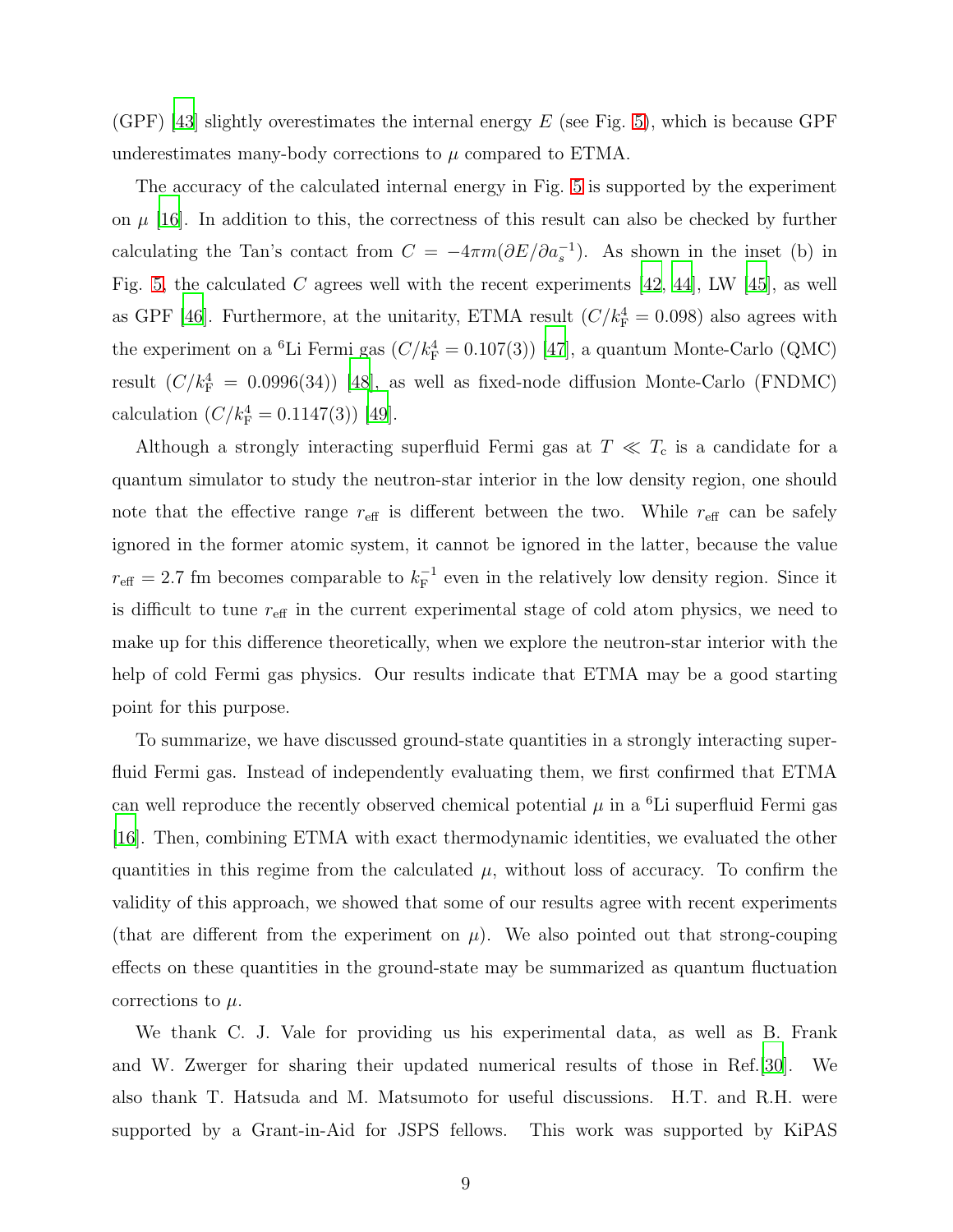project in Keio University, as well as Grant-in-aid for Scientific Research from MEXT and JSPS in Japan (No.JP16K17773, No.JP24105006, No.JP23684033, No.JP15H00840, No.JP15K00178, No.JP16K05503).

- <span id="page-9-0"></span>[1] I. Bloch, J. Dalibard, and W. Zwerger, Rev. Mod. Phys. 80, 885 (2008).
- <span id="page-9-1"></span>[2] S. Giorgini, L. P. Pitaevskii, and S. Stringari, Rev. Mod. Phys. 80, 1215 (2008).
- <span id="page-9-2"></span>[3] C. Chin, R. Grimm, P. Julienne, and E. Tiesinga, Rev. Mod. Phys. 82, 1225, (2010).
- [4] A. J. Leggett, in Modern Trends in the Theory of Condensed Matter, ed. by A. Pekalski and J. Przystawa (Springer Verlag, Berlin, 1980), p. 14.
- <span id="page-9-19"></span><span id="page-9-3"></span>[5] P. Nozières and S. Schmitt-Rink, J. Low Temp. Phys.  $59$ ,  $195$  (1985).
- <span id="page-9-4"></span>[6] J. R. Engelbrecht, M. Randeria, and C. A. R. Sáde Melo, Phys. Rev. B 55, 15 153 (1997).
- [7] C. Sanner, E. J. Su, A. Keshet, W. Huang, J. Gillen, R. Gommers, and W. Ketterle, Phys. Rev. Lett. 106, 010402 (2011).
- <span id="page-9-6"></span><span id="page-9-5"></span>[8] M. J. H. Ku, A. T. Sommer, L. W. Cheuk, and M. W. Zwierlein, Science 335, 563 (2012).
- <span id="page-9-7"></span>[9] P. Demorest, T. Pennucci, S. Ransom, M. Roberts, and J. Hessels, Nature 467, 1081 (2010).
- [10] J. Antoniadis, *et.al.*, Science **340**, 448 (2013).
- <span id="page-9-8"></span>[11] A. Akmal, V. R. Pandharipande, and D. G. Ravenhall, Phys. Rev. C 58, 1804 (1998).
- [12] T. Abe and R. Seki, Phys. Rev. C 79, 054002 (2009).
- <span id="page-9-9"></span>[13] For a review, see, A. Watts, *et. el.*, Rev. Mod. Phys. 88, 021001 (2016), and references therein.
- <span id="page-9-10"></span>[14] A. Gezerlis, and J. Carlson, Phys. Rev. C, **77**, 032801 (2008).
- <span id="page-9-11"></span>[15] M. M. Forbes, S. Gandolfi, and A. Gezerlis, Phys. Rev. A 86, 053603 (2012).
- <span id="page-9-12"></span>[16] M. Horikoshi, M. Koashi, H. Tajima, Y. Ohashi, and M. Kuwata-Gonokami, [arXiv:1612.04025.](http://arxiv.org/abs/1612.04025)
- <span id="page-9-13"></span>[17] S. Tan, Ann. Phys. **323**, 2952; 2971; 2987 (2008).
- <span id="page-9-14"></span>[18] J. Schrieffer, *Theory of Superconductivity* (Addison-Wesley, NY, 1964).
- <span id="page-9-15"></span>[19] Y. Ohashi and A. Griffin, Phys. Rev. A 67, 063612 (2003).
- <span id="page-9-16"></span>[20] N. Fukushima, Y. Ohashi, E. Taylor, and A. Griffin, Phys. Rev. A 75, 033609 (2007).
- <span id="page-9-17"></span>[21] T. Kashimura, R. Watanabe, and Y. Ohashi, Phys. Rev. A 86, 043622 (2012).
- [22] H. Tajima, T. Kashimura, R. Hanai, R. Watanabe, and Y. Ohashi, Phys. Rev. A 89, 033617 (2014).
- <span id="page-9-18"></span>[23] H. Tajima, R. Hanai, and Y. Ohashi, Phys. Rev. A 93, 013610 (2016).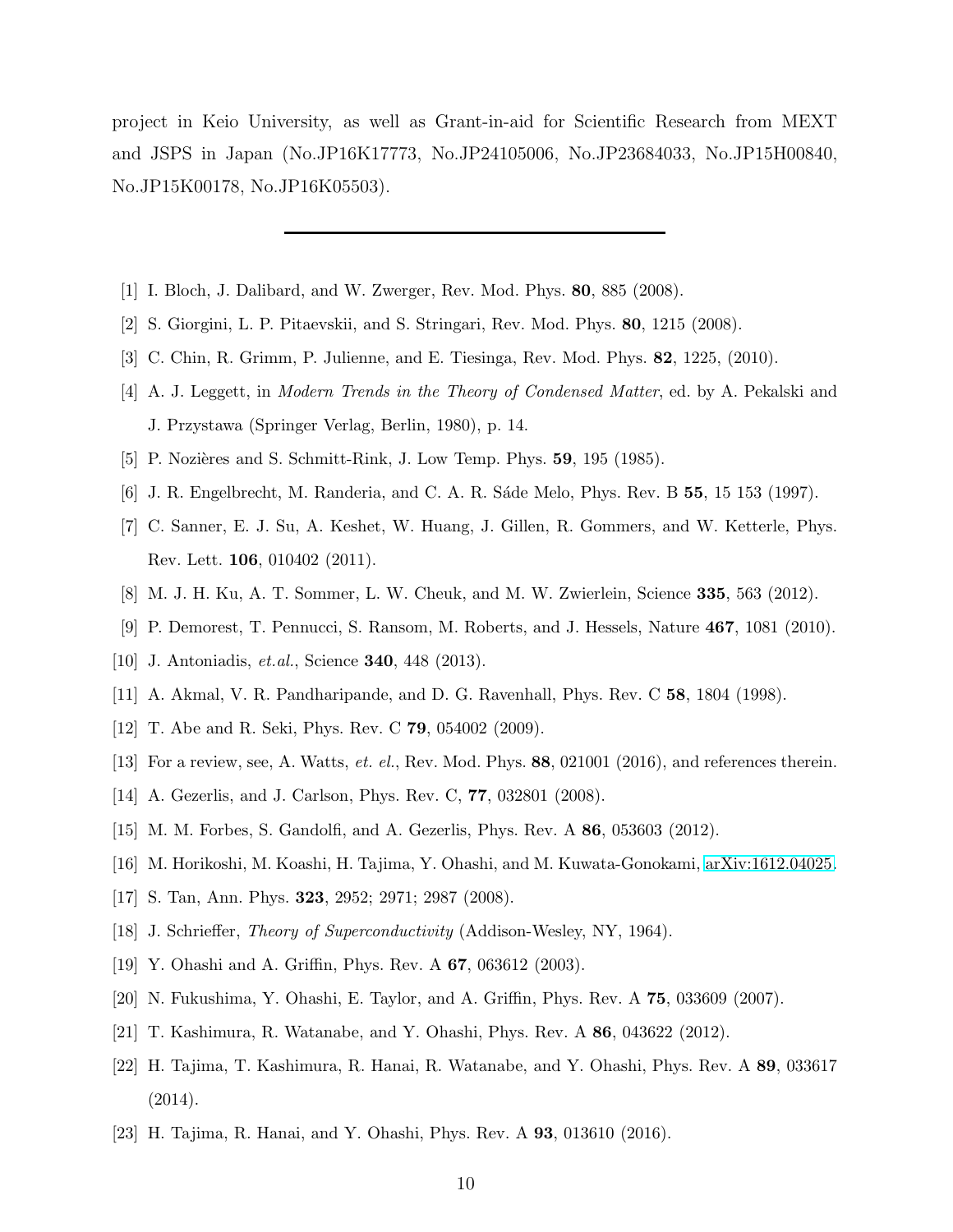- <span id="page-10-1"></span><span id="page-10-0"></span>[24] G. A. Baker, Jr., Phys. Rev. C 60, 054311 (1999).
- [25] As shown in Ref. [\[23\]](#page-9-18). the temperature dependence of  $\mu$  is very weak below  $T_c$ , especially when  $T \lesssim 0.06T_F$ . We also note that  $T_c$  at  $(k_F a_s)^{-1} = -1$  is still higher than  $0.06T_F$ . Thus, Fig. [1](#page-2-0) shows the case below  $T_c$ .
- <span id="page-10-2"></span>[26] To save space, we use the abbreviated notations,  $p = (p, i\omega_n)$  and  $q = (q, i\nu_n)$ , where  $\omega_n$  and  $\nu_n$  are fermion and boson Matsubara frequencies, respectively.
- <span id="page-10-3"></span>[27] F. Palestini, P. Pieri, and G. C. Strinati, Phys. Rev. Lett. 108, 080401 (2012).
- <span id="page-10-4"></span>[28] P. Pieri, L. Pisani, and G. C. Strinati, Phys. Rev. B, 70, 094508 (2004).
- <span id="page-10-5"></span>[29] R. Watanabe, S. Tsuchiya, and Y. Ohashi, Phys. Rev. A 86, 063603 (2012).
- <span id="page-10-6"></span>[30] R. Haussmann, W. Rantner, S. Cerrito, and W. Zwerger, Phys. Rev. A 75, 023610 (2007).
- [31] J. J. Kinnunen, Phys. Rev. A 85, 012701 (2012).
- <span id="page-10-7"></span>[32] A. Schirotzek, Y. Shin, C. H. Schunck, and W. Ketterle, Phys. Rev. Lett. 101, 140403 (2008).
- [33] Y. Sagi, T. E. Drake, R. Paudel, R. Chapurin, and D. S. Jin, Phys. Rev. Lett. 114, 075301 (2015).
- <span id="page-10-8"></span>[34] G. D. Mahan, Many-Particle Physics (Kluwer Academic/Plenum Publishers, NY, 2000) Chap.8.
- <span id="page-10-9"></span>[35] J. Joseph, B. Clancy, L. Luo, J. Kinast, A. Turlapov, and J. E. Thomas, Phys. Rev. Lett. 98, 170401 (2007).
- [36] W. Weimer, K. Morgener, V. P. Singh, J. Siegl, K. Hueck, N. Luick, L. Mathey, and H. Moritz, Phys. Rev. Lett. 114, 095301 (2015).
- <span id="page-10-10"></span>[37] S. Hoinka, P. Dyke, M. Lingham, J. Kinnunen, G. Bruun, and C. J. Vale, to be published.
- <span id="page-10-11"></span>[38] Since the LW approach [\[30\]](#page-10-5) gives gapped collective excitations, a modified coupling constant in the gap equation is employed to avoid this singularity. This manipulation is not necessary for ETMA, because the gap equation [\(5\)](#page-3-4) is already consistent with the condition that  $\hat{\Gamma}$  has a pole at  $q = \nu_n = 0$ .
- <span id="page-10-12"></span>[39] D. S. Petrov, C. Salomon, and G. V. Shlyapnikov, Phys. Rev. Lett. 93, 090404 (2004).
- <span id="page-10-13"></span>[40] However, since Ref.[\[7\]](#page-9-4) measures  $\kappa_T$  in the BEC side at  $T/T_F \simeq 0.19$  (which is close to  $T_c$ ), temperature effects may also be an origin of this discrepancy.
- <span id="page-10-14"></span>[41] We have numerically solved Eq. [\(5\)](#page-3-4), starting from the weak-coupling BCS side  $((k_{\text{F}}a_s)^{-1}$  $-20$ ) to the unitarity limit. Since ETMA is numerically difficult to calculate  $\mu$  deep inside the BCS regime, we have extrapolated it in the region,  $-1 \leq (k_{\rm F}a_s)^{-1} \leq 0$  by using the Padé